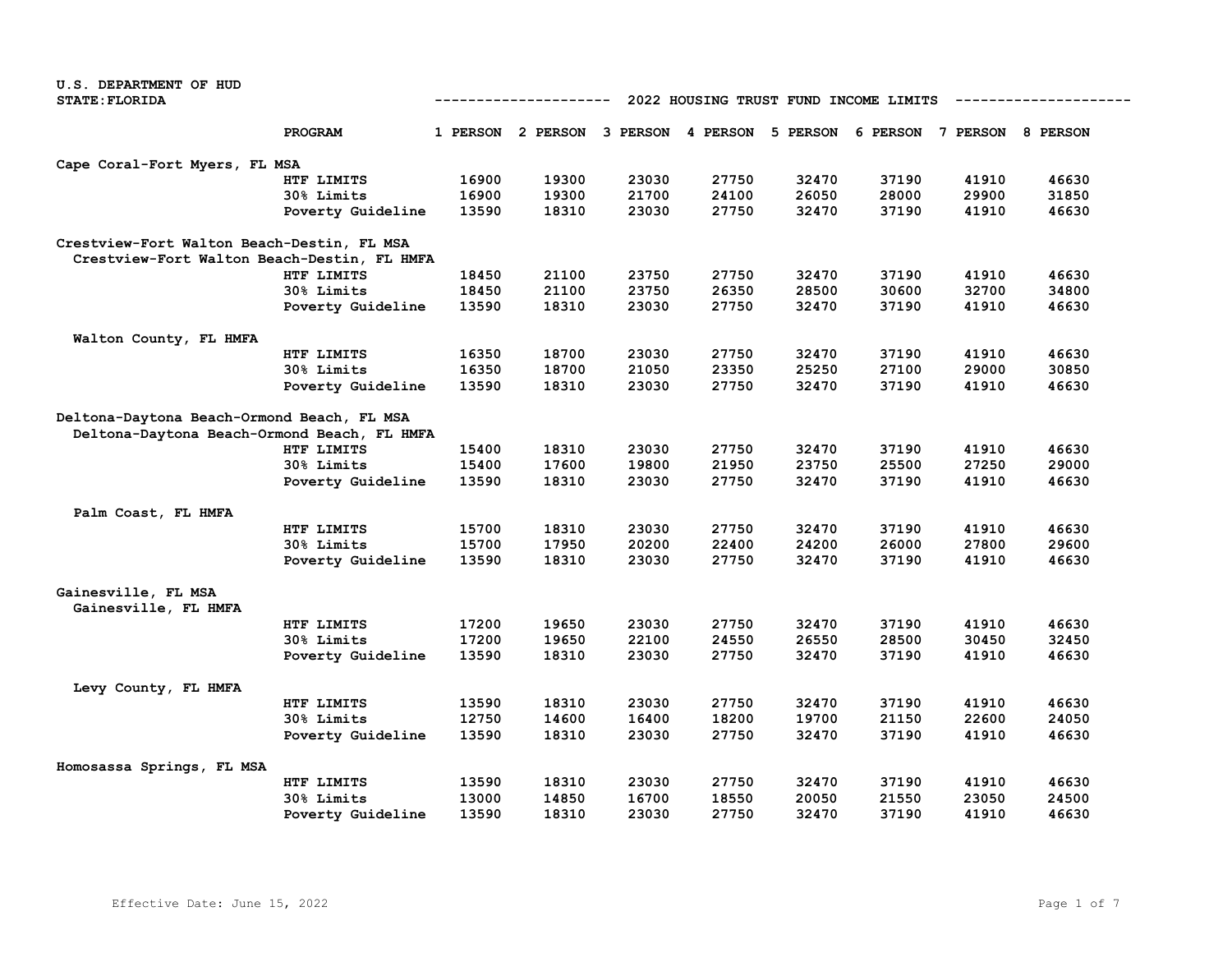| <b>STATE: FLORIDA</b><br>2022 HOUSING TRUST FUND INCOME LIMITS<br>-----------<br>PROGRAM<br>5 PERSON<br>6 PERSON 7 PERSON 8 PERSON<br>1 PERSON 2 PERSON 3 PERSON 4 PERSON<br>Jacksonville, FL MSA<br>Baker County, FL HMFA<br>17050<br>19500<br>23030<br>27750<br>32470<br>37190<br>41910<br>46630<br>HTF LIMITS<br>28250<br>17050<br>19500<br>21950<br>24350<br>26300<br>30200<br>32150<br>30% Limits<br>13590<br>18310<br>23030<br>27750<br>32470<br>37190<br>41910<br>46630<br>Poverty Guideline<br>Jacksonville, FL HMFA<br>17600<br>27750<br>32470<br>37190<br>41910<br>46630<br>HTF LIMITS<br>20100<br>23030<br>29150<br>33150<br>30% Limits<br>17600<br>20100<br>22600<br>25100<br>27150<br>31150<br>27750<br>13590<br>18310<br>23030<br>32470<br>37190<br>41910<br>46630<br>Poverty Guideline<br>Lakeland-Winter Haven, FL MSA<br>27750<br>32470<br>37190<br>41910<br>46630<br>HTF LIMITS<br>14200<br>18310<br>23030<br>14200<br>16200<br>18250<br>20250<br>21900<br>23500<br>25150<br>26750<br>30% Limits<br>13590<br>18310<br>23030<br>27750<br>32470<br>37190<br>41910<br>46630<br>Poverty Guideline<br>Miami-Fort Lauderdale-Pompano Beach, FL MSA<br>Fort Lauderdale, FL HMFA<br>27750<br>32470<br>37190<br>19050<br>21800<br>24500<br>41910<br>46630<br>HTF LIMITS<br>19050<br>21800<br>24500<br>27200<br>29400<br>31600<br>33750<br>35950<br>30% Limits<br>13590<br>18310<br>23030<br>27750<br>32470<br>37190<br>41910<br>46630<br>Poverty Guideline<br>Miami-Miami Beach-Kendall, FL HMFA<br>32470<br>37190<br>41910<br>46630<br>HTF LIMITS<br>20500<br>23400<br>26350<br>29250<br>23400<br>31600<br>33950<br>36300<br>38650<br>30% Limits<br>20500<br>26350<br>29250<br>18310<br>37190<br>41910<br>13590<br>23030<br>27750<br>32470<br>46630<br>Poverty Guideline<br>West Palm Beach-Boca Raton, FL HMFA<br>27750<br>32470<br>37190<br>41910<br>46630<br>HTF LIMITS<br>19350<br>22100<br>24850<br>19350<br>22100<br>24850<br>27600<br>29850<br>32050<br>34250<br>36450<br>30% Limits<br>18310<br>37190<br>Poverty Guideline<br>13590<br>23030<br>27750<br>32470<br>41910<br>46630<br>Naples-Immokalee-Marco Island, FL MSA<br>HTF LIMITS<br>19850<br>22650<br>25500<br>28300<br>32470<br>37190<br>41910<br>46630<br>32850<br>19850<br>22650<br>25500<br>28300<br>30600<br>35100<br>37400<br>30% Limits<br>32470<br>37190<br>13590<br>18310<br>23030<br>27750<br>41910<br>46630<br>Poverty Guideline<br>North Port-Sarasota-Bradenton, FL MSA<br>HTF LIMITS<br>18150<br>20750<br>23350<br>27750<br>32470<br>37190<br>41910<br>46630<br>20750<br>25900<br>28000<br>30050<br>32150<br>18150<br>23350<br>34200<br>30% Limits | U.S. DEPARTMENT OF HUD |  |  |  |  |  |  |  |  |  |  |  |  |
|-------------------------------------------------------------------------------------------------------------------------------------------------------------------------------------------------------------------------------------------------------------------------------------------------------------------------------------------------------------------------------------------------------------------------------------------------------------------------------------------------------------------------------------------------------------------------------------------------------------------------------------------------------------------------------------------------------------------------------------------------------------------------------------------------------------------------------------------------------------------------------------------------------------------------------------------------------------------------------------------------------------------------------------------------------------------------------------------------------------------------------------------------------------------------------------------------------------------------------------------------------------------------------------------------------------------------------------------------------------------------------------------------------------------------------------------------------------------------------------------------------------------------------------------------------------------------------------------------------------------------------------------------------------------------------------------------------------------------------------------------------------------------------------------------------------------------------------------------------------------------------------------------------------------------------------------------------------------------------------------------------------------------------------------------------------------------------------------------------------------------------------------------------------------------------------------------------------------------------------------------------------------------------------------------------------------------------------------------------------------------------------------------------------------------------------------------------------------------------------------------------------------------------------------------------------------------------------------------------------------------------------------|------------------------|--|--|--|--|--|--|--|--|--|--|--|--|
|                                                                                                                                                                                                                                                                                                                                                                                                                                                                                                                                                                                                                                                                                                                                                                                                                                                                                                                                                                                                                                                                                                                                                                                                                                                                                                                                                                                                                                                                                                                                                                                                                                                                                                                                                                                                                                                                                                                                                                                                                                                                                                                                                                                                                                                                                                                                                                                                                                                                                                                                                                                                                                           |                        |  |  |  |  |  |  |  |  |  |  |  |  |
|                                                                                                                                                                                                                                                                                                                                                                                                                                                                                                                                                                                                                                                                                                                                                                                                                                                                                                                                                                                                                                                                                                                                                                                                                                                                                                                                                                                                                                                                                                                                                                                                                                                                                                                                                                                                                                                                                                                                                                                                                                                                                                                                                                                                                                                                                                                                                                                                                                                                                                                                                                                                                                           |                        |  |  |  |  |  |  |  |  |  |  |  |  |
|                                                                                                                                                                                                                                                                                                                                                                                                                                                                                                                                                                                                                                                                                                                                                                                                                                                                                                                                                                                                                                                                                                                                                                                                                                                                                                                                                                                                                                                                                                                                                                                                                                                                                                                                                                                                                                                                                                                                                                                                                                                                                                                                                                                                                                                                                                                                                                                                                                                                                                                                                                                                                                           |                        |  |  |  |  |  |  |  |  |  |  |  |  |
|                                                                                                                                                                                                                                                                                                                                                                                                                                                                                                                                                                                                                                                                                                                                                                                                                                                                                                                                                                                                                                                                                                                                                                                                                                                                                                                                                                                                                                                                                                                                                                                                                                                                                                                                                                                                                                                                                                                                                                                                                                                                                                                                                                                                                                                                                                                                                                                                                                                                                                                                                                                                                                           |                        |  |  |  |  |  |  |  |  |  |  |  |  |
|                                                                                                                                                                                                                                                                                                                                                                                                                                                                                                                                                                                                                                                                                                                                                                                                                                                                                                                                                                                                                                                                                                                                                                                                                                                                                                                                                                                                                                                                                                                                                                                                                                                                                                                                                                                                                                                                                                                                                                                                                                                                                                                                                                                                                                                                                                                                                                                                                                                                                                                                                                                                                                           |                        |  |  |  |  |  |  |  |  |  |  |  |  |
|                                                                                                                                                                                                                                                                                                                                                                                                                                                                                                                                                                                                                                                                                                                                                                                                                                                                                                                                                                                                                                                                                                                                                                                                                                                                                                                                                                                                                                                                                                                                                                                                                                                                                                                                                                                                                                                                                                                                                                                                                                                                                                                                                                                                                                                                                                                                                                                                                                                                                                                                                                                                                                           |                        |  |  |  |  |  |  |  |  |  |  |  |  |
|                                                                                                                                                                                                                                                                                                                                                                                                                                                                                                                                                                                                                                                                                                                                                                                                                                                                                                                                                                                                                                                                                                                                                                                                                                                                                                                                                                                                                                                                                                                                                                                                                                                                                                                                                                                                                                                                                                                                                                                                                                                                                                                                                                                                                                                                                                                                                                                                                                                                                                                                                                                                                                           |                        |  |  |  |  |  |  |  |  |  |  |  |  |
|                                                                                                                                                                                                                                                                                                                                                                                                                                                                                                                                                                                                                                                                                                                                                                                                                                                                                                                                                                                                                                                                                                                                                                                                                                                                                                                                                                                                                                                                                                                                                                                                                                                                                                                                                                                                                                                                                                                                                                                                                                                                                                                                                                                                                                                                                                                                                                                                                                                                                                                                                                                                                                           |                        |  |  |  |  |  |  |  |  |  |  |  |  |
|                                                                                                                                                                                                                                                                                                                                                                                                                                                                                                                                                                                                                                                                                                                                                                                                                                                                                                                                                                                                                                                                                                                                                                                                                                                                                                                                                                                                                                                                                                                                                                                                                                                                                                                                                                                                                                                                                                                                                                                                                                                                                                                                                                                                                                                                                                                                                                                                                                                                                                                                                                                                                                           |                        |  |  |  |  |  |  |  |  |  |  |  |  |
|                                                                                                                                                                                                                                                                                                                                                                                                                                                                                                                                                                                                                                                                                                                                                                                                                                                                                                                                                                                                                                                                                                                                                                                                                                                                                                                                                                                                                                                                                                                                                                                                                                                                                                                                                                                                                                                                                                                                                                                                                                                                                                                                                                                                                                                                                                                                                                                                                                                                                                                                                                                                                                           |                        |  |  |  |  |  |  |  |  |  |  |  |  |
|                                                                                                                                                                                                                                                                                                                                                                                                                                                                                                                                                                                                                                                                                                                                                                                                                                                                                                                                                                                                                                                                                                                                                                                                                                                                                                                                                                                                                                                                                                                                                                                                                                                                                                                                                                                                                                                                                                                                                                                                                                                                                                                                                                                                                                                                                                                                                                                                                                                                                                                                                                                                                                           |                        |  |  |  |  |  |  |  |  |  |  |  |  |
|                                                                                                                                                                                                                                                                                                                                                                                                                                                                                                                                                                                                                                                                                                                                                                                                                                                                                                                                                                                                                                                                                                                                                                                                                                                                                                                                                                                                                                                                                                                                                                                                                                                                                                                                                                                                                                                                                                                                                                                                                                                                                                                                                                                                                                                                                                                                                                                                                                                                                                                                                                                                                                           |                        |  |  |  |  |  |  |  |  |  |  |  |  |
|                                                                                                                                                                                                                                                                                                                                                                                                                                                                                                                                                                                                                                                                                                                                                                                                                                                                                                                                                                                                                                                                                                                                                                                                                                                                                                                                                                                                                                                                                                                                                                                                                                                                                                                                                                                                                                                                                                                                                                                                                                                                                                                                                                                                                                                                                                                                                                                                                                                                                                                                                                                                                                           |                        |  |  |  |  |  |  |  |  |  |  |  |  |
|                                                                                                                                                                                                                                                                                                                                                                                                                                                                                                                                                                                                                                                                                                                                                                                                                                                                                                                                                                                                                                                                                                                                                                                                                                                                                                                                                                                                                                                                                                                                                                                                                                                                                                                                                                                                                                                                                                                                                                                                                                                                                                                                                                                                                                                                                                                                                                                                                                                                                                                                                                                                                                           |                        |  |  |  |  |  |  |  |  |  |  |  |  |
|                                                                                                                                                                                                                                                                                                                                                                                                                                                                                                                                                                                                                                                                                                                                                                                                                                                                                                                                                                                                                                                                                                                                                                                                                                                                                                                                                                                                                                                                                                                                                                                                                                                                                                                                                                                                                                                                                                                                                                                                                                                                                                                                                                                                                                                                                                                                                                                                                                                                                                                                                                                                                                           |                        |  |  |  |  |  |  |  |  |  |  |  |  |
|                                                                                                                                                                                                                                                                                                                                                                                                                                                                                                                                                                                                                                                                                                                                                                                                                                                                                                                                                                                                                                                                                                                                                                                                                                                                                                                                                                                                                                                                                                                                                                                                                                                                                                                                                                                                                                                                                                                                                                                                                                                                                                                                                                                                                                                                                                                                                                                                                                                                                                                                                                                                                                           |                        |  |  |  |  |  |  |  |  |  |  |  |  |
|                                                                                                                                                                                                                                                                                                                                                                                                                                                                                                                                                                                                                                                                                                                                                                                                                                                                                                                                                                                                                                                                                                                                                                                                                                                                                                                                                                                                                                                                                                                                                                                                                                                                                                                                                                                                                                                                                                                                                                                                                                                                                                                                                                                                                                                                                                                                                                                                                                                                                                                                                                                                                                           |                        |  |  |  |  |  |  |  |  |  |  |  |  |
|                                                                                                                                                                                                                                                                                                                                                                                                                                                                                                                                                                                                                                                                                                                                                                                                                                                                                                                                                                                                                                                                                                                                                                                                                                                                                                                                                                                                                                                                                                                                                                                                                                                                                                                                                                                                                                                                                                                                                                                                                                                                                                                                                                                                                                                                                                                                                                                                                                                                                                                                                                                                                                           |                        |  |  |  |  |  |  |  |  |  |  |  |  |
|                                                                                                                                                                                                                                                                                                                                                                                                                                                                                                                                                                                                                                                                                                                                                                                                                                                                                                                                                                                                                                                                                                                                                                                                                                                                                                                                                                                                                                                                                                                                                                                                                                                                                                                                                                                                                                                                                                                                                                                                                                                                                                                                                                                                                                                                                                                                                                                                                                                                                                                                                                                                                                           |                        |  |  |  |  |  |  |  |  |  |  |  |  |
|                                                                                                                                                                                                                                                                                                                                                                                                                                                                                                                                                                                                                                                                                                                                                                                                                                                                                                                                                                                                                                                                                                                                                                                                                                                                                                                                                                                                                                                                                                                                                                                                                                                                                                                                                                                                                                                                                                                                                                                                                                                                                                                                                                                                                                                                                                                                                                                                                                                                                                                                                                                                                                           |                        |  |  |  |  |  |  |  |  |  |  |  |  |
|                                                                                                                                                                                                                                                                                                                                                                                                                                                                                                                                                                                                                                                                                                                                                                                                                                                                                                                                                                                                                                                                                                                                                                                                                                                                                                                                                                                                                                                                                                                                                                                                                                                                                                                                                                                                                                                                                                                                                                                                                                                                                                                                                                                                                                                                                                                                                                                                                                                                                                                                                                                                                                           |                        |  |  |  |  |  |  |  |  |  |  |  |  |
|                                                                                                                                                                                                                                                                                                                                                                                                                                                                                                                                                                                                                                                                                                                                                                                                                                                                                                                                                                                                                                                                                                                                                                                                                                                                                                                                                                                                                                                                                                                                                                                                                                                                                                                                                                                                                                                                                                                                                                                                                                                                                                                                                                                                                                                                                                                                                                                                                                                                                                                                                                                                                                           |                        |  |  |  |  |  |  |  |  |  |  |  |  |
|                                                                                                                                                                                                                                                                                                                                                                                                                                                                                                                                                                                                                                                                                                                                                                                                                                                                                                                                                                                                                                                                                                                                                                                                                                                                                                                                                                                                                                                                                                                                                                                                                                                                                                                                                                                                                                                                                                                                                                                                                                                                                                                                                                                                                                                                                                                                                                                                                                                                                                                                                                                                                                           |                        |  |  |  |  |  |  |  |  |  |  |  |  |
|                                                                                                                                                                                                                                                                                                                                                                                                                                                                                                                                                                                                                                                                                                                                                                                                                                                                                                                                                                                                                                                                                                                                                                                                                                                                                                                                                                                                                                                                                                                                                                                                                                                                                                                                                                                                                                                                                                                                                                                                                                                                                                                                                                                                                                                                                                                                                                                                                                                                                                                                                                                                                                           |                        |  |  |  |  |  |  |  |  |  |  |  |  |
|                                                                                                                                                                                                                                                                                                                                                                                                                                                                                                                                                                                                                                                                                                                                                                                                                                                                                                                                                                                                                                                                                                                                                                                                                                                                                                                                                                                                                                                                                                                                                                                                                                                                                                                                                                                                                                                                                                                                                                                                                                                                                                                                                                                                                                                                                                                                                                                                                                                                                                                                                                                                                                           |                        |  |  |  |  |  |  |  |  |  |  |  |  |
|                                                                                                                                                                                                                                                                                                                                                                                                                                                                                                                                                                                                                                                                                                                                                                                                                                                                                                                                                                                                                                                                                                                                                                                                                                                                                                                                                                                                                                                                                                                                                                                                                                                                                                                                                                                                                                                                                                                                                                                                                                                                                                                                                                                                                                                                                                                                                                                                                                                                                                                                                                                                                                           |                        |  |  |  |  |  |  |  |  |  |  |  |  |
|                                                                                                                                                                                                                                                                                                                                                                                                                                                                                                                                                                                                                                                                                                                                                                                                                                                                                                                                                                                                                                                                                                                                                                                                                                                                                                                                                                                                                                                                                                                                                                                                                                                                                                                                                                                                                                                                                                                                                                                                                                                                                                                                                                                                                                                                                                                                                                                                                                                                                                                                                                                                                                           |                        |  |  |  |  |  |  |  |  |  |  |  |  |
|                                                                                                                                                                                                                                                                                                                                                                                                                                                                                                                                                                                                                                                                                                                                                                                                                                                                                                                                                                                                                                                                                                                                                                                                                                                                                                                                                                                                                                                                                                                                                                                                                                                                                                                                                                                                                                                                                                                                                                                                                                                                                                                                                                                                                                                                                                                                                                                                                                                                                                                                                                                                                                           |                        |  |  |  |  |  |  |  |  |  |  |  |  |
|                                                                                                                                                                                                                                                                                                                                                                                                                                                                                                                                                                                                                                                                                                                                                                                                                                                                                                                                                                                                                                                                                                                                                                                                                                                                                                                                                                                                                                                                                                                                                                                                                                                                                                                                                                                                                                                                                                                                                                                                                                                                                                                                                                                                                                                                                                                                                                                                                                                                                                                                                                                                                                           |                        |  |  |  |  |  |  |  |  |  |  |  |  |
|                                                                                                                                                                                                                                                                                                                                                                                                                                                                                                                                                                                                                                                                                                                                                                                                                                                                                                                                                                                                                                                                                                                                                                                                                                                                                                                                                                                                                                                                                                                                                                                                                                                                                                                                                                                                                                                                                                                                                                                                                                                                                                                                                                                                                                                                                                                                                                                                                                                                                                                                                                                                                                           |                        |  |  |  |  |  |  |  |  |  |  |  |  |
|                                                                                                                                                                                                                                                                                                                                                                                                                                                                                                                                                                                                                                                                                                                                                                                                                                                                                                                                                                                                                                                                                                                                                                                                                                                                                                                                                                                                                                                                                                                                                                                                                                                                                                                                                                                                                                                                                                                                                                                                                                                                                                                                                                                                                                                                                                                                                                                                                                                                                                                                                                                                                                           |                        |  |  |  |  |  |  |  |  |  |  |  |  |
|                                                                                                                                                                                                                                                                                                                                                                                                                                                                                                                                                                                                                                                                                                                                                                                                                                                                                                                                                                                                                                                                                                                                                                                                                                                                                                                                                                                                                                                                                                                                                                                                                                                                                                                                                                                                                                                                                                                                                                                                                                                                                                                                                                                                                                                                                                                                                                                                                                                                                                                                                                                                                                           |                        |  |  |  |  |  |  |  |  |  |  |  |  |
|                                                                                                                                                                                                                                                                                                                                                                                                                                                                                                                                                                                                                                                                                                                                                                                                                                                                                                                                                                                                                                                                                                                                                                                                                                                                                                                                                                                                                                                                                                                                                                                                                                                                                                                                                                                                                                                                                                                                                                                                                                                                                                                                                                                                                                                                                                                                                                                                                                                                                                                                                                                                                                           |                        |  |  |  |  |  |  |  |  |  |  |  |  |
|                                                                                                                                                                                                                                                                                                                                                                                                                                                                                                                                                                                                                                                                                                                                                                                                                                                                                                                                                                                                                                                                                                                                                                                                                                                                                                                                                                                                                                                                                                                                                                                                                                                                                                                                                                                                                                                                                                                                                                                                                                                                                                                                                                                                                                                                                                                                                                                                                                                                                                                                                                                                                                           |                        |  |  |  |  |  |  |  |  |  |  |  |  |
| 18310<br>27750<br>37190<br>46630<br>13590<br>23030<br>32470<br>41910<br>Poverty Guideline                                                                                                                                                                                                                                                                                                                                                                                                                                                                                                                                                                                                                                                                                                                                                                                                                                                                                                                                                                                                                                                                                                                                                                                                                                                                                                                                                                                                                                                                                                                                                                                                                                                                                                                                                                                                                                                                                                                                                                                                                                                                                                                                                                                                                                                                                                                                                                                                                                                                                                                                                 |                        |  |  |  |  |  |  |  |  |  |  |  |  |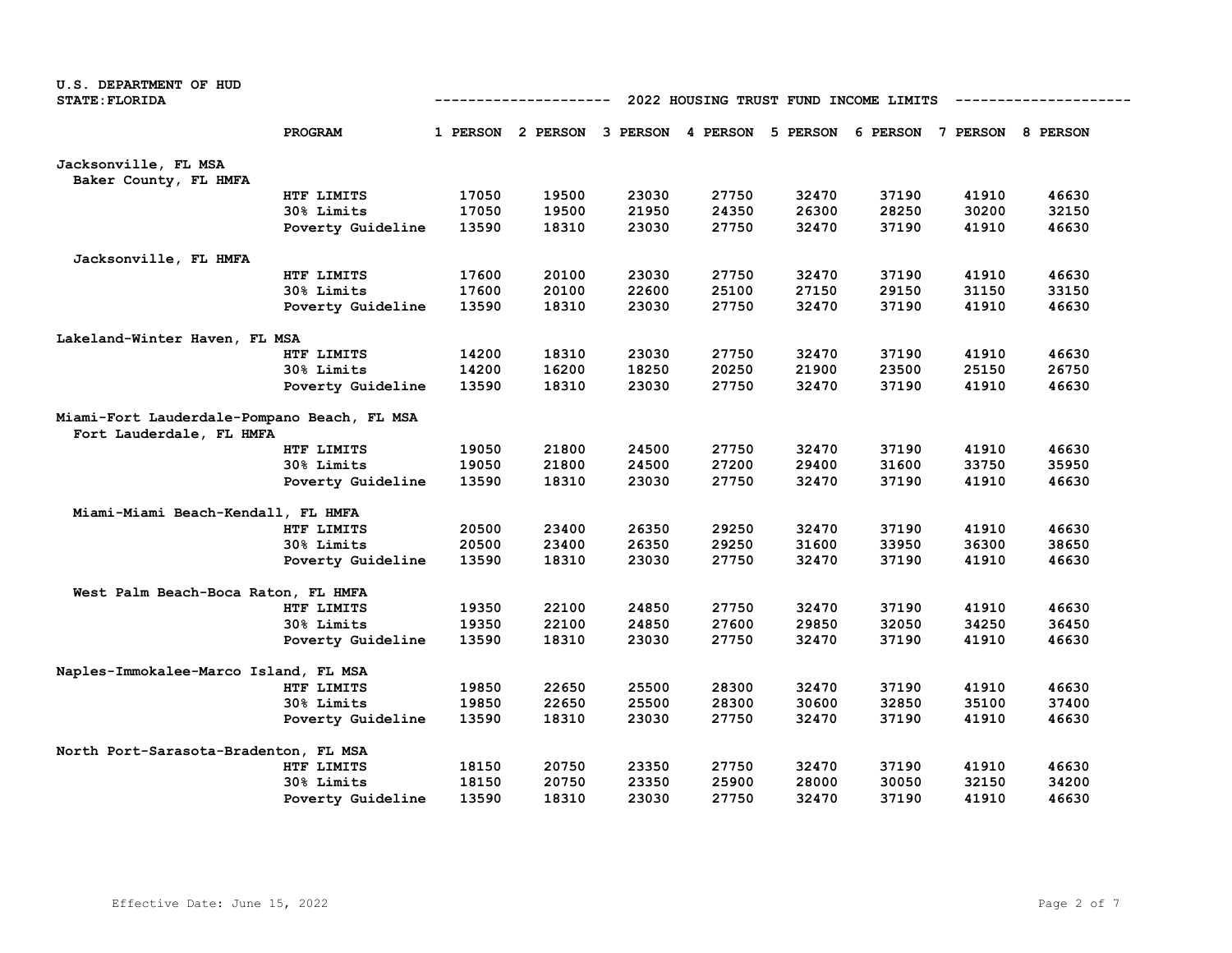| U.S. DEPARTMENT OF HUD                |                   |                                       |                                                                         |       |       |       |       |       |       |
|---------------------------------------|-------------------|---------------------------------------|-------------------------------------------------------------------------|-------|-------|-------|-------|-------|-------|
| <b>STATE: FLORIDA</b>                 |                   | 2022 HOUSING TRUST FUND INCOME LIMITS |                                                                         |       |       |       |       |       |       |
|                                       | <b>PROGRAM</b>    |                                       | 1 PERSON 2 PERSON 3 PERSON 4 PERSON 5 PERSON 6 PERSON 7 PERSON 8 PERSON |       |       |       |       |       |       |
|                                       |                   |                                       |                                                                         |       |       |       |       |       |       |
| Ocala, FL MSA                         |                   |                                       |                                                                         |       |       |       |       |       |       |
|                                       | HTF LIMITS        | 13590                                 | 18310                                                                   | 23030 | 27750 | 32470 | 37190 | 41910 | 46630 |
|                                       | 30% Limits        | 13100                                 | 14950                                                                   | 16800 | 18650 | 20150 | 21650 | 23150 | 24650 |
|                                       | Poverty Guideline | 13590                                 | 18310                                                                   | 23030 | 27750 | 32470 | 37190 | 41910 | 46630 |
| Orlando-Kissimmee-Sanford, FL MSA     |                   |                                       |                                                                         |       |       |       |       |       |       |
|                                       | HTF LIMITS        | 17400                                 | 19900                                                                   | 23030 | 27750 | 32470 | 37190 | 41910 | 46630 |
|                                       | 30% Limits        | 17400                                 | 19900                                                                   | 22400 | 24850 | 26850 | 28850 | 30850 | 32850 |
|                                       | Poverty Guideline | 13590                                 | 18310                                                                   | 23030 | 27750 | 32470 | 37190 | 41910 | 46630 |
|                                       |                   |                                       |                                                                         |       |       |       |       |       |       |
| Palm Bay-Melbourne-Titusville, FL MSA |                   |                                       |                                                                         |       |       |       |       |       |       |
|                                       | HTF LIMITS        | 17050                                 | 19500                                                                   | 23030 | 27750 | 32470 | 37190 | 41910 | 46630 |
|                                       | 30% Limits        | 17050                                 | 19500                                                                   | 21950 | 24350 | 26300 | 28250 | 30200 | 32150 |
|                                       | Poverty Guideline | 13590                                 | 18310                                                                   | 23030 | 27750 | 32470 | 37190 | 41910 | 46630 |
| Panama City, FL MSA                   |                   |                                       |                                                                         |       |       |       |       |       |       |
|                                       | HTF LIMITS        | 15800                                 | 18310                                                                   | 23030 | 27750 | 32470 | 37190 | 41910 | 46630 |
|                                       | 30% Limits        | 15800                                 | 18050                                                                   | 20300 | 22550 | 24400 | 26200 | 28000 | 29800 |
|                                       | Poverty Guideline | 13590                                 | 18310                                                                   | 23030 | 27750 | 32470 | 37190 | 41910 | 46630 |
|                                       |                   |                                       |                                                                         |       |       |       |       |       |       |
| Pensacola-Ferry Pass-Brent, FL MSA    |                   |                                       |                                                                         |       |       |       |       |       |       |
|                                       | HTF LIMITS        | 16250                                 | 18600                                                                   | 23030 | 27750 | 32470 | 37190 | 41910 | 46630 |
|                                       | 30% Limits        | 16250                                 | 18600                                                                   | 20900 | 23200 | 25100 | 26950 | 28800 | 30650 |
|                                       | Poverty Guideline | 13590                                 | 18310                                                                   | 23030 | 27750 | 32470 | 37190 | 41910 | 46630 |
| Port St. Lucie, FL MSA                |                   |                                       |                                                                         |       |       |       |       |       |       |
|                                       | HTF LIMITS        | 16800                                 | 19200                                                                   | 23030 | 27750 | 32470 | 37190 | 41910 | 46630 |
|                                       | <b>30% Limits</b> | 16800                                 | 19200                                                                   | 21600 | 24000 | 25950 | 27850 | 29800 | 31700 |
|                                       | Poverty Guideline | 13590                                 | 18310                                                                   | 23030 | 27750 | 32470 | 37190 | 41910 | 46630 |
|                                       |                   |                                       |                                                                         |       |       |       |       |       |       |
| Punta Gorda, FL MSA                   |                   |                                       |                                                                         |       |       |       |       |       |       |
|                                       | HTF LIMITS        | 15250                                 | 18310                                                                   | 23030 | 27750 | 32470 | 37190 | 41910 | 46630 |
|                                       | 30% Limits        | 15250                                 | 17400                                                                   | 19600 | 21750 | 23500 | 25250 | 27000 | 28750 |
|                                       | Poverty Guideline | 13590                                 | 18310                                                                   | 23030 | 27750 | 32470 | 37190 | 41910 | 46630 |
| Sebastian-Vero Beach, FL MSA          |                   |                                       |                                                                         |       |       |       |       |       |       |
|                                       | HTF LIMITS        | 16800                                 | 19200                                                                   | 23030 | 27750 | 32470 | 37190 | 41910 | 46630 |
|                                       | 30% Limits        | 16800                                 | 19200                                                                   | 21600 | 23950 | 25900 | 27800 | 29700 | 31650 |
|                                       | Poverty Guideline | 13590                                 | 18310                                                                   | 23030 | 27750 | 32470 | 37190 | 41910 | 46630 |
|                                       |                   |                                       |                                                                         |       |       |       |       |       |       |
| Sebring, FL MSA                       |                   |                                       |                                                                         |       |       |       |       |       |       |
|                                       | HTF LIMITS        | 13590                                 | 18310                                                                   | 23030 | 27750 | 32470 | 37190 | 41910 | 46630 |
|                                       | 30% Limits        | 13000                                 | 14850                                                                   | 16700 | 18550 | 20050 | 21550 | 23050 | 24500 |
|                                       | Poverty Guideline | 13590                                 | 18310                                                                   | 23030 | 27750 | 32470 | 37190 | 41910 | 46630 |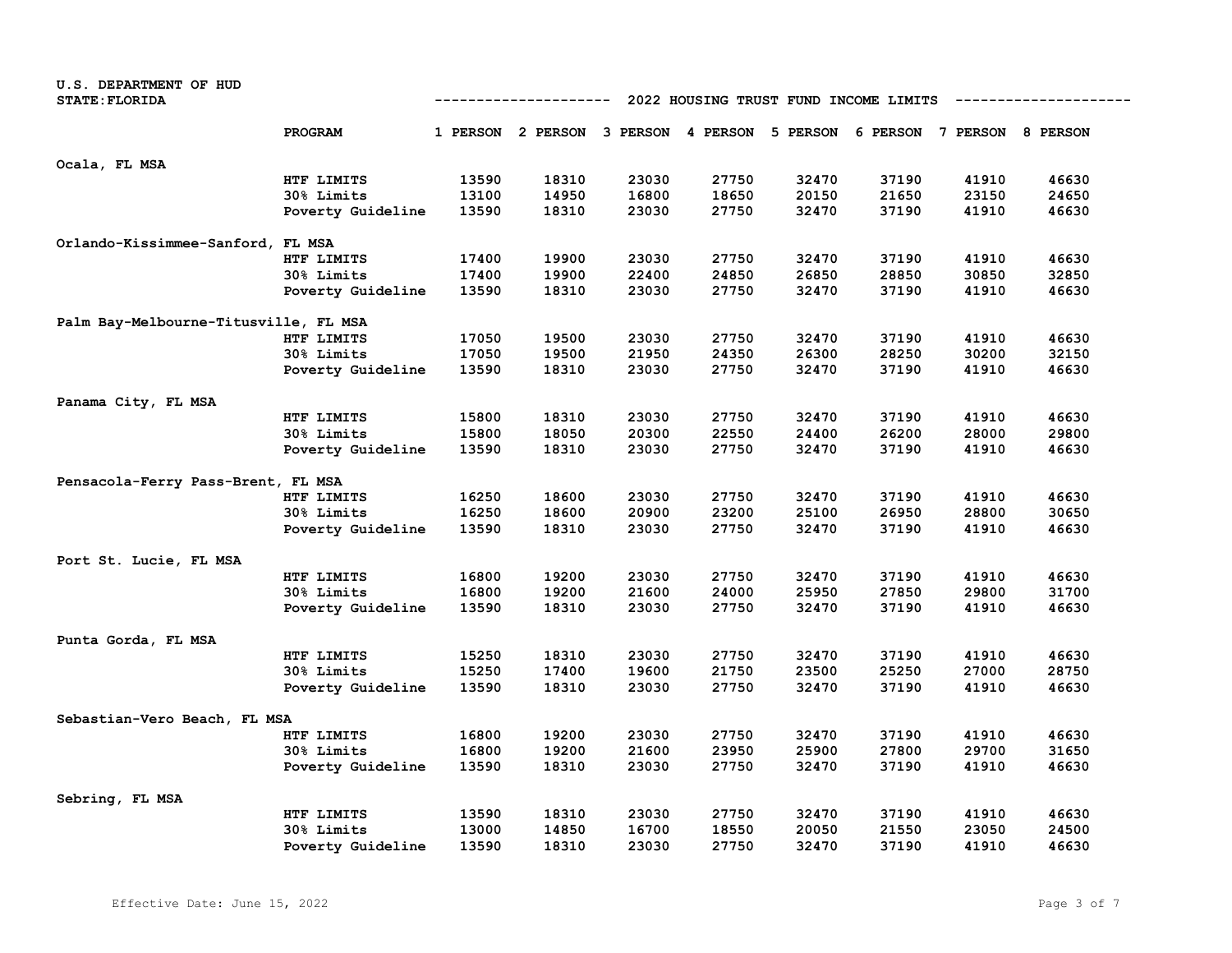| U.S. DEPARTMENT OF HUD<br><b>STATE: FLORIDA</b> |                   | 2022 HOUSING TRUST FUND INCOME LIMITS<br>-------------<br>---------- |       |       |       |       |                                                                         |       |       |
|-------------------------------------------------|-------------------|----------------------------------------------------------------------|-------|-------|-------|-------|-------------------------------------------------------------------------|-------|-------|
|                                                 | PROGRAM           |                                                                      |       |       |       |       | 1 PERSON 2 PERSON 3 PERSON 4 PERSON 5 PERSON 6 PERSON 7 PERSON 8 PERSON |       |       |
| Tallahassee, FL MSA                             |                   |                                                                      |       |       |       |       |                                                                         |       |       |
| Tallahassee, FL HMFA                            |                   |                                                                      |       |       |       |       |                                                                         |       |       |
|                                                 | HTF LIMITS        | 17050                                                                | 19500 | 23030 | 27750 | 32470 | 37190                                                                   | 41910 | 46630 |
|                                                 | 30% Limits        | 17050                                                                | 19500 | 21950 | 24350 | 26300 | 28250                                                                   | 30200 | 32150 |
|                                                 | Poverty Guideline | 13590                                                                | 18310 | 23030 | 27750 | 32470 | 37190                                                                   | 41910 | 46630 |
| Wakulla County, FL HMFA                         |                   |                                                                      |       |       |       |       |                                                                         |       |       |
|                                                 | HTF LIMITS        | 16600                                                                | 18950 | 23030 | 27750 | 32470 | 37190                                                                   | 41910 | 46630 |
|                                                 | 30% Limits        | 16600                                                                | 18950 | 21300 | 23650 | 25550 | 27450                                                                   | 29350 | 31250 |
|                                                 | Poverty Guideline | 13590                                                                | 18310 | 23030 | 27750 | 32470 | 37190                                                                   | 41910 | 46630 |
| Tampa-St. Petersburg-Clearwater, FL MSA         |                   |                                                                      |       |       |       |       |                                                                         |       |       |
|                                                 | HTF LIMITS        | 17300                                                                | 19750 | 23030 | 27750 | 32470 | 37190                                                                   | 41910 | 46630 |
|                                                 | 30% Limits        | 17300                                                                | 19750 | 22200 | 24650 | 26650 | 28600                                                                   | 30600 | 32550 |
|                                                 | Poverty Guideline | 13590                                                                | 18310 | 23030 | 27750 | 32470 | 37190                                                                   | 41910 | 46630 |
| The Villages, FL MSA                            |                   |                                                                      |       |       |       |       |                                                                         |       |       |
|                                                 | HTF LIMITS        | 15850                                                                | 18310 | 23030 | 27750 | 32470 | 37190                                                                   | 41910 | 46630 |
|                                                 | 30% Limits        | 15850                                                                | 18100 | 20350 | 22600 | 24450 | 26250                                                                   | 28050 | 29850 |
|                                                 | Poverty Guideline | 13590                                                                | 18310 | 23030 | 27750 | 32470 | 37190                                                                   | 41910 | 46630 |
| Bradford County, FL                             |                   |                                                                      |       |       |       |       |                                                                         |       |       |
|                                                 | HTF LIMITS        | 13590                                                                | 18310 | 23030 | 27750 | 32470 | 37190                                                                   | 41910 | 46630 |
|                                                 | 30% Limits        | 12750                                                                | 14600 | 16400 | 18200 | 19700 | 21150                                                                   | 22600 | 24050 |
|                                                 | Poverty Guideline | 13590                                                                | 18310 | 23030 | 27750 | 32470 | 37190                                                                   | 41910 | 46630 |
| Calhoun County, FL                              |                   |                                                                      |       |       |       |       |                                                                         |       |       |
|                                                 | HTF LIMITS        | 13590                                                                | 18310 | 23030 | 27750 | 32470 | 37190                                                                   | 41910 | 46630 |
|                                                 | 30% Limits        | 13000                                                                | 14850 | 16700 | 18550 | 20050 | 21550                                                                   | 23050 | 24500 |
|                                                 | Poverty Guideline | 13590                                                                | 18310 | 23030 | 27750 | 32470 | 37190                                                                   | 41910 | 46630 |
| Columbia County, FL                             |                   |                                                                      |       |       |       |       |                                                                         |       |       |
|                                                 | HTF LIMITS        | 13800                                                                | 18310 | 23030 | 27750 | 32470 | 37190                                                                   | 41910 | 46630 |
|                                                 | 30% Limits        | 13800                                                                | 15750 | 17700 | 19650 | 21250 | 22800                                                                   | 24400 | 25950 |
|                                                 | Poverty Guideline | 13590                                                                | 18310 | 23030 | 27750 | 32470 | 37190                                                                   | 41910 | 46630 |
|                                                 |                   |                                                                      |       |       |       |       |                                                                         |       |       |
| DeSoto County, FL                               |                   |                                                                      |       |       |       |       |                                                                         |       |       |
|                                                 | HTF LIMITS        | 13590                                                                | 18310 | 23030 | 27750 | 32470 | 37190                                                                   | 41910 | 46630 |
|                                                 | 30% Limits        | 12750                                                                | 14600 | 16400 | 18200 | 19700 | 21150                                                                   | 22600 | 24050 |
|                                                 | Poverty Guideline | 13590                                                                | 18310 | 23030 | 27750 | 32470 | 37190                                                                   | 41910 | 46630 |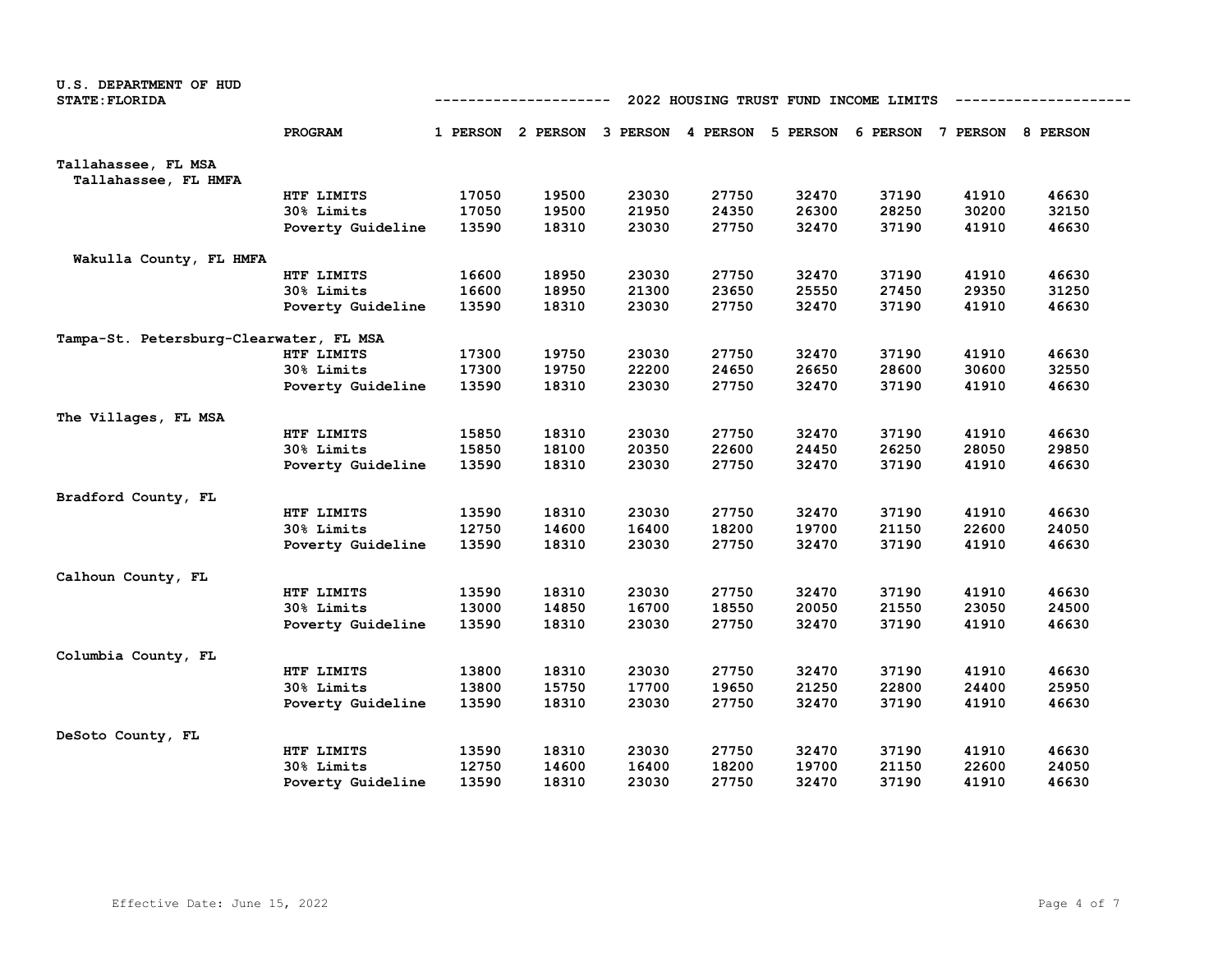| U.S. DEPARTMENT OF HUD<br><b>STATE: FLORIDA</b> |                   | 2022 HOUSING TRUST FUND INCOME LIMITS<br>---------- |                                                                         |       |       |       |       |       |       |
|-------------------------------------------------|-------------------|-----------------------------------------------------|-------------------------------------------------------------------------|-------|-------|-------|-------|-------|-------|
|                                                 | PROGRAM           |                                                     | 1 PERSON 2 PERSON 3 PERSON 4 PERSON 5 PERSON 6 PERSON 7 PERSON 8 PERSON |       |       |       |       |       |       |
| Dixie County, FL                                |                   |                                                     |                                                                         |       |       |       |       |       |       |
|                                                 | HTF LIMITS        | 13590                                               | 18310                                                                   | 23030 | 27750 | 32470 | 37190 | 41910 | 46630 |
|                                                 | 30% Limits        | 12750                                               | 14600                                                                   | 16400 | 18200 | 19700 | 21150 | 22600 | 24050 |
|                                                 | Poverty Guideline | 13590                                               | 18310                                                                   | 23030 | 27750 | 32470 | 37190 | 41910 | 46630 |
| Franklin County, FL                             |                   |                                                     |                                                                         |       |       |       |       |       |       |
|                                                 | HTF LIMITS        | 13590                                               | 18310                                                                   | 23030 | 27750 | 32470 | 37190 | 41910 | 46630 |
|                                                 | 30% Limits        | 13000                                               | 14850                                                                   | 16700 | 18550 | 20050 | 21550 | 23050 | 24500 |
|                                                 | Poverty Guideline | 13590                                               | 18310                                                                   | 23030 | 27750 | 32470 | 37190 | 41910 | 46630 |
| Glades County, FL                               |                   |                                                     |                                                                         |       |       |       |       |       |       |
|                                                 | HTF LIMITS        | 13590                                               | 18310                                                                   | 23030 | 27750 | 32470 | 37190 | 41910 | 46630 |
|                                                 | 30% Limits        | 12750                                               | 14600                                                                   | 16400 | 18200 | 19700 | 21150 | 22600 | 24050 |
|                                                 | Poverty Guideline | 13590                                               | 18310                                                                   | 23030 | 27750 | 32470 | 37190 | 41910 | 46630 |
| Gulf County, FL                                 |                   |                                                     |                                                                         |       |       |       |       |       |       |
|                                                 | HTF LIMITS        | 13590                                               | 18310                                                                   | 23030 | 27750 | 32470 | 37190 | 41910 | 46630 |
|                                                 | 30% Limits        | 12950                                               | 14800                                                                   | 16650 | 18500 | 20000 | 21500 | 22950 | 24450 |
|                                                 | Poverty Guideline | 13590                                               | 18310                                                                   | 23030 | 27750 | 32470 | 37190 | 41910 | 46630 |
| Hamilton County, FL                             |                   |                                                     |                                                                         |       |       |       |       |       |       |
|                                                 | HTF LIMITS        | 13590                                               | 18310                                                                   | 23030 | 27750 | 32470 | 37190 | 41910 | 46630 |
|                                                 | 30% Limits        | 12750                                               | 14600                                                                   | 16400 | 18200 | 19700 | 21150 | 22600 | 24050 |
|                                                 | Poverty Guideline | 13590                                               | 18310                                                                   | 23030 | 27750 | 32470 | 37190 | 41910 | 46630 |
| Hardee County, FL                               |                   |                                                     |                                                                         |       |       |       |       |       |       |
|                                                 | HTF LIMITS        | 13590                                               | 18310                                                                   | 23030 | 27750 | 32470 | 37190 | 41910 | 46630 |
|                                                 | 30% Limits        | 12750                                               | 14600                                                                   | 16400 | 18200 | 19700 | 21150 | 22600 | 24050 |
|                                                 | Poverty Guideline | 13590                                               | 18310                                                                   | 23030 | 27750 | 32470 | 37190 | 41910 | 46630 |
| Hendry County, FL                               |                   |                                                     |                                                                         |       |       |       |       |       |       |
|                                                 | HTF LIMITS        | 13590                                               | 18310                                                                   | 23030 | 27750 | 32470 | 37190 | 41910 | 46630 |
|                                                 | 30% Limits        | 12750                                               | 14600                                                                   | 16400 | 18200 | 19700 | 21150 | 22600 | 24050 |
|                                                 | Poverty Guideline | 13590                                               | 18310                                                                   | 23030 | 27750 | 32470 | 37190 | 41910 | 46630 |
| Holmes County, FL                               |                   |                                                     |                                                                         |       |       |       |       |       |       |
|                                                 | HTF LIMITS        | 13590                                               | 18310                                                                   | 23030 | 27750 | 32470 | 37190 | 41910 | 46630 |
|                                                 | 30% Limits        | 12750                                               | 14600                                                                   | 16400 | 18200 | 19700 | 21150 | 22600 | 24050 |
|                                                 | Poverty Guideline | 13590                                               | 18310                                                                   | 23030 | 27750 | 32470 | 37190 | 41910 | 46630 |
| Jackson County, FL                              |                   |                                                     |                                                                         |       |       |       |       |       |       |
|                                                 | HTF LIMITS        | 13590                                               | 18310                                                                   | 23030 | 27750 | 32470 | 37190 | 41910 | 46630 |
|                                                 | 30% Limits        | 12750                                               | 14600                                                                   | 16400 | 18200 | 19700 | 21150 | 22600 | 24050 |
|                                                 | Poverty Guideline | 13590                                               | 18310                                                                   | 23030 | 27750 | 32470 | 37190 | 41910 | 46630 |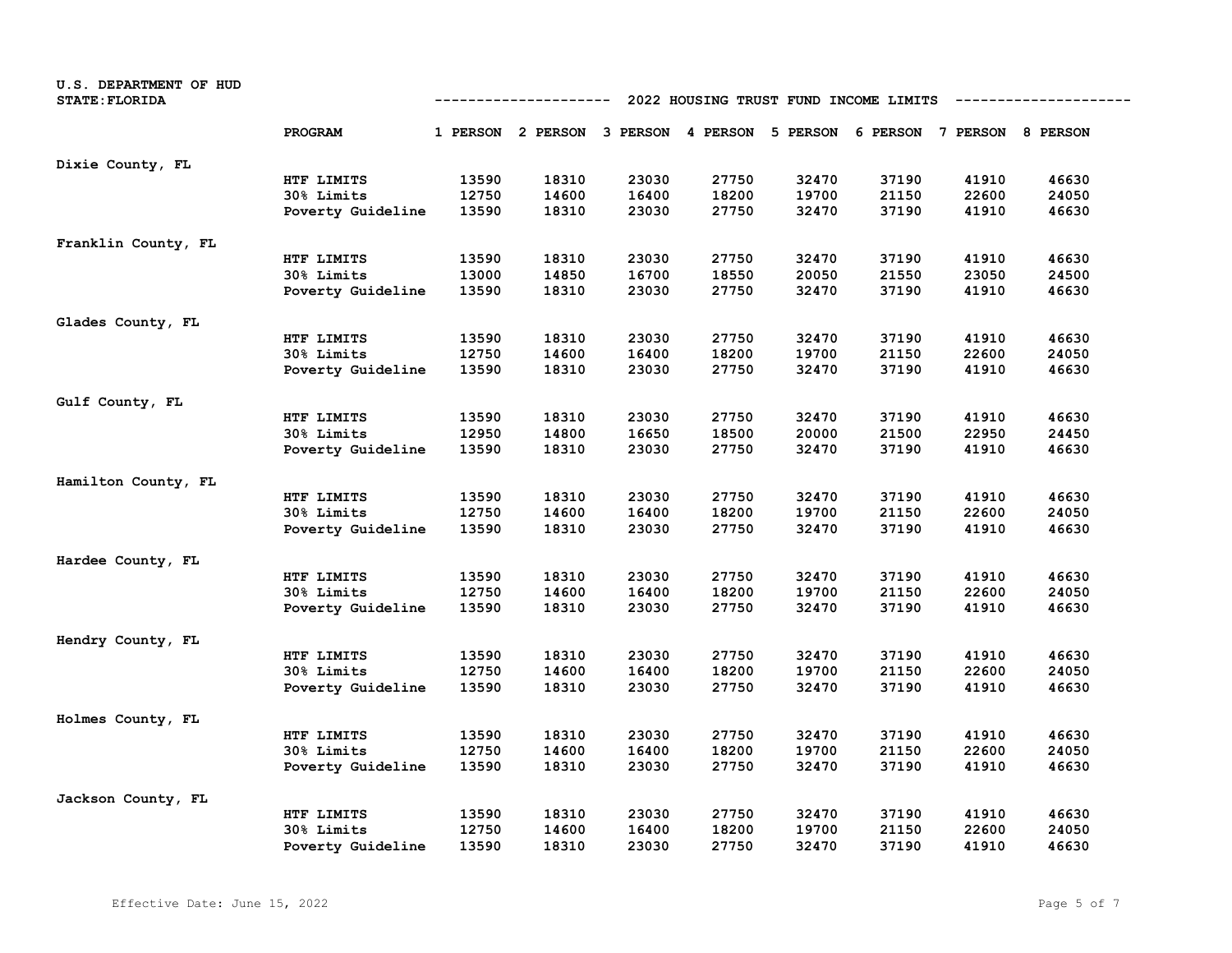| U.S. DEPARTMENT OF HUD<br><b>STATE: FLORIDA</b> |                   | 2022 HOUSING TRUST FUND INCOME LIMITS<br>----------- |                                                                         |       |       |       |       |       |       |
|-------------------------------------------------|-------------------|------------------------------------------------------|-------------------------------------------------------------------------|-------|-------|-------|-------|-------|-------|
|                                                 | PROGRAM           |                                                      | 1 PERSON 2 PERSON 3 PERSON 4 PERSON 5 PERSON 6 PERSON 7 PERSON 8 PERSON |       |       |       |       |       |       |
| Lafayette County, FL                            |                   |                                                      |                                                                         |       |       |       |       |       |       |
|                                                 | HTF LIMITS        | 13590                                                | 18310                                                                   | 23030 | 27750 | 32470 | 37190 | 41910 | 46630 |
|                                                 | 30% Limits        | 13450                                                | 15350                                                                   | 17250 | 19150 | 20700 | 22250 | 23750 | 25300 |
|                                                 | Poverty Guideline | 13590                                                | 18310                                                                   | 23030 | 27750 | 32470 | 37190 | 41910 | 46630 |
| Liberty County, FL                              |                   |                                                      |                                                                         |       |       |       |       |       |       |
|                                                 | HTF LIMITS        | 13590                                                | 18310                                                                   | 23030 | 27750 | 32470 | 37190 | 41910 | 46630 |
|                                                 | 30% Limits        | 12750                                                | 14600                                                                   | 16400 | 18200 | 19700 | 21150 | 22600 | 24050 |
|                                                 | Poverty Guideline | 13590                                                | 18310                                                                   | 23030 | 27750 | 32470 | 37190 | 41910 | 46630 |
| Madison County, FL                              |                   |                                                      |                                                                         |       |       |       |       |       |       |
|                                                 | HTF LIMITS        | 13590                                                | 18310                                                                   | 23030 | 27750 | 32470 | 37190 | 41910 | 46630 |
|                                                 | 30% Limits        | 12750                                                | 14600                                                                   | 16400 | 18200 | 19700 | 21150 | 22600 | 24050 |
|                                                 | Poverty Guideline | 13590                                                | 18310                                                                   | 23030 | 27750 | 32470 | 37190 | 41910 | 46630 |
| Monroe County, FL                               |                   |                                                      |                                                                         |       |       |       |       |       |       |
|                                                 | HTF LIMITS        | 21550                                                | 24600                                                                   | 27700 | 30750 | 33250 | 37190 | 41910 | 46630 |
|                                                 | 30% Limits        | 21550                                                | 24600                                                                   | 27700 | 30750 | 33250 | 35700 | 38150 | 40600 |
|                                                 | Poverty Guideline | 13590                                                | 18310                                                                   | 23030 | 27750 | 32470 | 37190 | 41910 | 46630 |
| Okeechobee County, FL                           |                   |                                                      |                                                                         |       |       |       |       |       |       |
|                                                 | HTF LIMITS        | 13590                                                | 18310                                                                   | 23030 | 27750 | 32470 | 37190 | 41910 | 46630 |
|                                                 | 30% Limits        | 12750                                                | 14600                                                                   | 16400 | 18200 | 19700 | 21150 | 22600 | 24050 |
|                                                 | Poverty Guideline | 13590                                                | 18310                                                                   | 23030 | 27750 | 32470 | 37190 | 41910 | 46630 |
| Putnam County, FL                               |                   |                                                      |                                                                         |       |       |       |       |       |       |
|                                                 | HTF LIMITS        | 13590                                                | 18310                                                                   | 23030 | 27750 | 32470 | 37190 | 41910 | 46630 |
|                                                 | 30% Limits        | 12750                                                | 14600                                                                   | 16400 | 18200 | 19700 | 21150 | 22600 | 24050 |
|                                                 | Poverty Guideline | 13590                                                | 18310                                                                   | 23030 | 27750 | 32470 | 37190 | 41910 | 46630 |
| Suwannee County, FL                             |                   |                                                      |                                                                         |       |       |       |       |       |       |
|                                                 | HTF LIMITS        | 13590                                                | 18310                                                                   | 23030 | 27750 | 32470 | 37190 | 41910 | 46630 |
|                                                 | 30% Limits        | 12750                                                | 14600                                                                   | 16400 | 18200 | 19700 | 21150 | 22600 | 24050 |
|                                                 | Poverty Guideline | 13590                                                | 18310                                                                   | 23030 | 27750 | 32470 | 37190 | 41910 | 46630 |
| Taylor County, FL                               |                   |                                                      |                                                                         |       |       |       |       |       |       |
|                                                 | HTF LIMITS        | 13590                                                | 18310                                                                   | 23030 | 27750 | 32470 | 37190 | 41910 | 46630 |
|                                                 | 30% Limits        | 12750                                                | 14600                                                                   | 16400 | 18200 | 19700 | 21150 | 22600 | 24050 |
|                                                 | Poverty Guideline | 13590                                                | 18310                                                                   | 23030 | 27750 | 32470 | 37190 | 41910 | 46630 |
| Union County, FL                                |                   |                                                      |                                                                         |       |       |       |       |       |       |
|                                                 | HTF LIMITS        | 13590                                                | 18310                                                                   | 23030 | 27750 | 32470 | 37190 | 41910 | 46630 |
|                                                 | 30% Limits        | 12750                                                | 14600                                                                   | 16400 | 18200 | 19700 | 21150 | 22600 | 24050 |
|                                                 | Poverty Guideline | 13590                                                | 18310                                                                   | 23030 | 27750 | 32470 | 37190 | 41910 | 46630 |